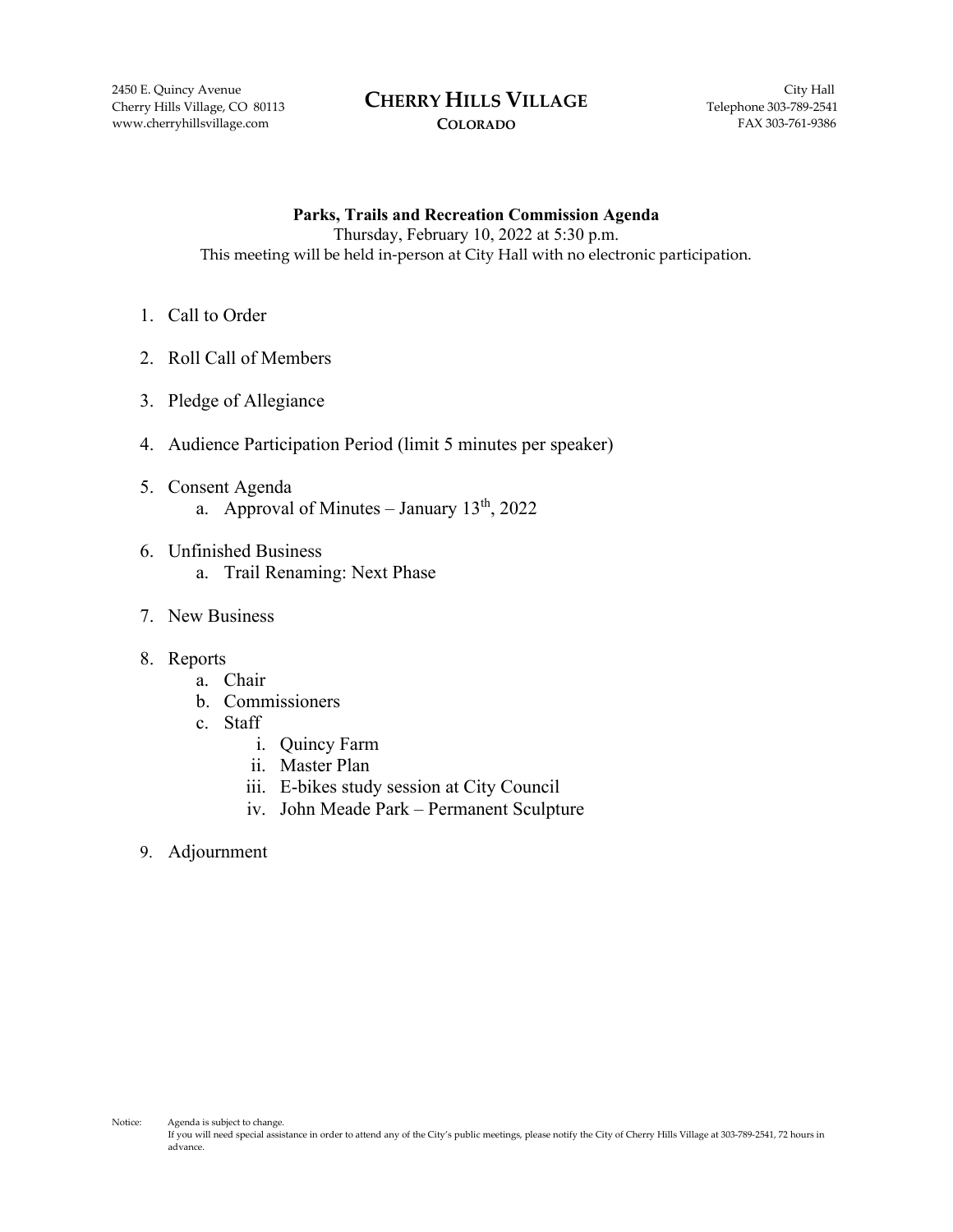Minutes of the Parks, Trails & Recreation Commission of the City of Cherry Hills Village, Colorado Held on Thursday, January 13, 2022 at 5:30 p.m.

## **PARKS, TRAILS AND RECREATION COMMISSION REGULAR MEETING**

Chair Stephanie Dahl called the meeting to order at 5:35 p.m.

## **ROLL CALL**

Chair Stephanie Dahl, Vice-Chair Tory Leviton, Commissioners Robert Eber and Kate Murphy. Also present were Emily Black, Parks and Recreation Coordinator, Jeff Roberts, Parks Operations Supervisor and Pamela Broyles, Administrative Assistant.

Absent: Commissioners Fred Wolfe, Chelsea Scott, and Aron Grodinsky

## **AUDIENCE PARTICIPATION**

There was no audience participation.

## **CONSENT AGENDA**

Vice-Chair Tory Leviton moved, seconded by Commissioner Robert Eber to approve the following items on the Consent Agenda:

a. Approval of Minutes – November 11, 2021

The motion passed unanimously.

## **NEW BUSINESS**

a. High Line Canal Conservancy Bench Program – by Harriet LaMair

Harriett LaMair, Executive Director of the High Line Canal Conservancy introduced the plan that the Conservancy has been working on with regard to benches along the High Line Canal. She reported that the Conservancy did an inventory of the existing benches along the entire Canal and determined that the recommended frequency for future benches is approximately one bench every quarter mile. She said they also looked at areas where people would like to have more benches for gathering and to experience beautiful views. The Conservancy presented their analysis to the Task Team to get feedback from local jurisdictions on their desires for the management of benches. She confirmed that Denver Water has given the Conservancy the authority to manage benches along the High Line Canal. She expressed that as a nonprofit organization the bench program will be an important part of ongoing revenues.

Parks & Trails Commission  $01/13/2022$  - 1 -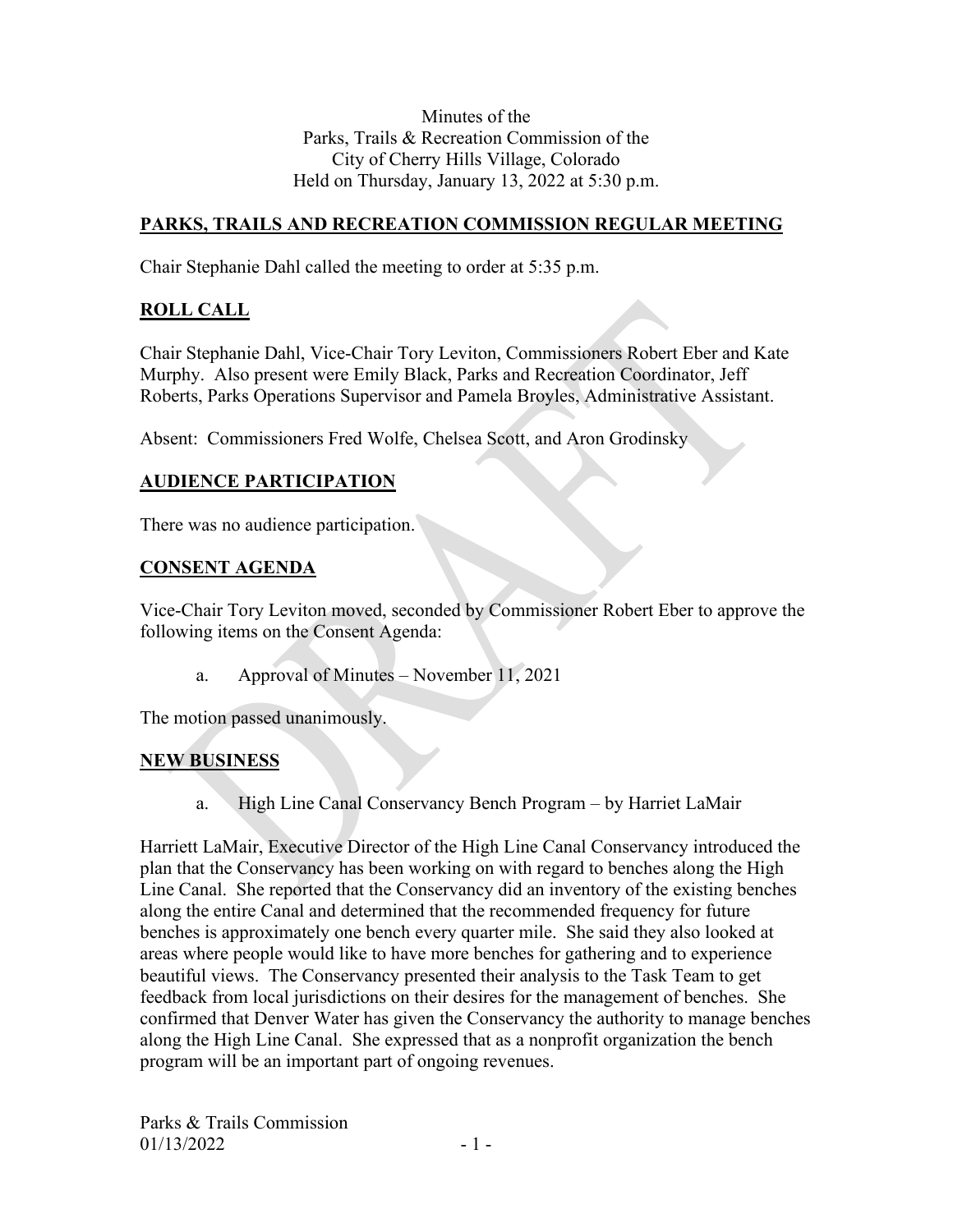Director LaMair referred to Cherry Hills Village and noted that the City has generally adopted stone benches as the standard bench. She said the Conservancy is also recommending that Cherry Hills Village consider wood benches to unify the use of the benches in different jurisdictions. She shared that they chose wood benches with backs because people prefer backs for comfort. She described the wood as being a sustainable natural wood. She said they are also looking at seating boulders in addition to wood benches to provide a natural option that requires no maintenance. A plaque can be embedded in the boulders.

Director LaMair asked for feedback on the types of benches that the Conservancy is proposing. She is also seeking approval from the Commission to turn over management of the existing benches that were installed in the past along the High Line Canal to the Conservancy. She said the Conservancy will respect the names already on the benches and will reach out to the donors as the benches need repair and maintenance.

Coordinator Black noted that from City staff's perspective having the Conservancy manage all the benches along the High Line Canal makes for more consistency and continuity. She confirmed that there are 14 benches along the High Line Canal in the Cherry Hills Village jurisdiction.

Chair Dahl asked if someone wants to donate a bench or tree to remember a loved one will it be outsourced to the High Line Canal Conservancy or will the City still handle the tree donations.

Coordinator Black replied that the City will still maintain and manage all of the bench and tree donations that are not along the High Line Canal. She said the Conservancy will maintain benches specifically along the High Line Canal.

Supervisor Roberts added that the benches in the City are low maintenance. He said staff will on occasion wash bird droppings off of the benches.

Commissioner Eber commented that because the High Line Canal has a natural feel, he does not think that the wooden bench or the metal bench fit especially if there are concrete pads underneath them. He said he likes the stone benches that the City currently uses and suggested looking into stone benches with backs on them. He said he also likes the seating boulders as they are natural looking.

Director LaMair responded that there are a lot of jurisdictions along the Canal that have the wooden benches and with time they look more natural and fit in with the environment.

Vice-Chair Leviton commented that he does not think the benches need to be standardized and he likes the idea of a variety of benches. He said he also does not like the metal benches and believes the flat stone benches are not comfortable.

Director LaMair asked if the Commission likes the idea of making seating out of some of the cottonwood stumps along the Canal.

Parks & Trails Commission  $01/13/2022$  - 2 -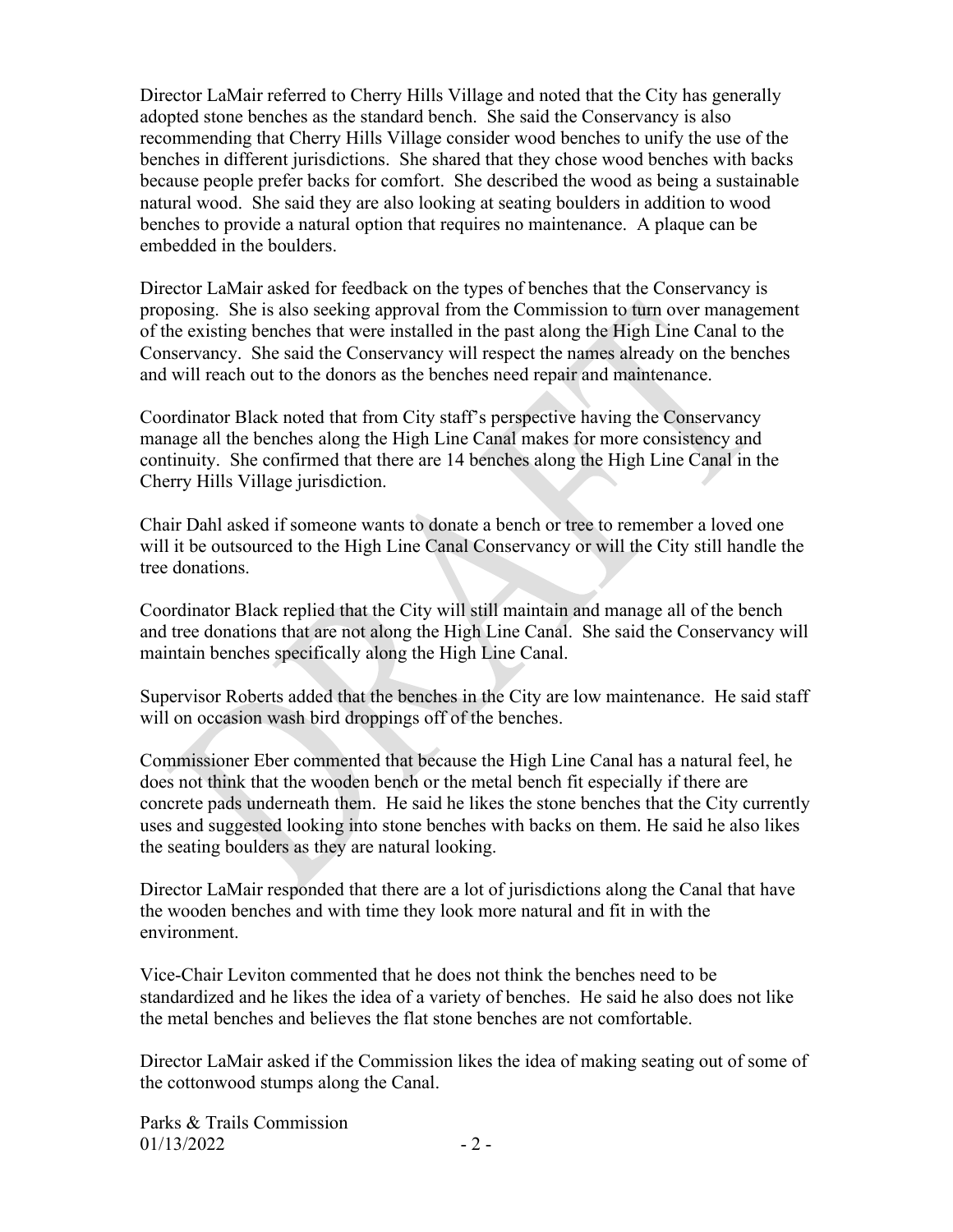The Commission agreed that they liked the idea of using the cottonwood stumps.

Commissioner Eber also commented that he believes there are talented artists that could create a variety of benches.

Director LaMair noted that the Conservancy is in favor of some artist created benches. She said several jurisdictions are concerned about maintenance and with the Conservancy taking over the maintenance there are more options to consider. She suggested that the Conservancy could present any proposed benches along the City's section of the Canal to PTRC for feedback.

The Commission discussed pricing for benches along the Canal.

Director LaMair responded that because the Conservancy is raising money from the bench program for the entire High Line Canal, they will hold certain bench locations for large donors. She said there will be additional locations available along the Canal once the campaign is over.

Chair Dahl asked if there is any preference given to Cherry Hills Village residents if they want to donate a bench in the City.

Director LaMair responded that the Conservancy has not addressed that question and she does not have an answer at this time.

Commissioner Eber commented that there are going to be areas that people find more attractive. He asked if the Conservancy has considered putting bench combinations close together in these areas versus a single bench.

Director LaMair responded that in spaces with more land they have considered a mini gathering spot for those areas. She said she will come back to PTRC with a more detailed plan about the locations for benches.

Commissioner Eber also mentioned that a group of benches might attract a function and he assumes the Conservancy will deal with people who want to reserve a spot and not the City.

Director LaMair responded that there are not any gathering spots recommended in Cherry Hills Village at this time. She said there are some other areas where this is being considered but the subject of reserving those spaces has not come up. She said as an organization charged with approving events on the High Line Canal any functions in the Village would be in collaboration with City staff. She suggested the gathering spots should be no more than three benches and no picnic tables have been suggested at this time.

The Committee was in favor of transferring the maintenance and upkeep of the existing benches on the Canal to the High Line Canal Conservancy.

Parks & Trails Commission  $01/13/2022$  - 3 -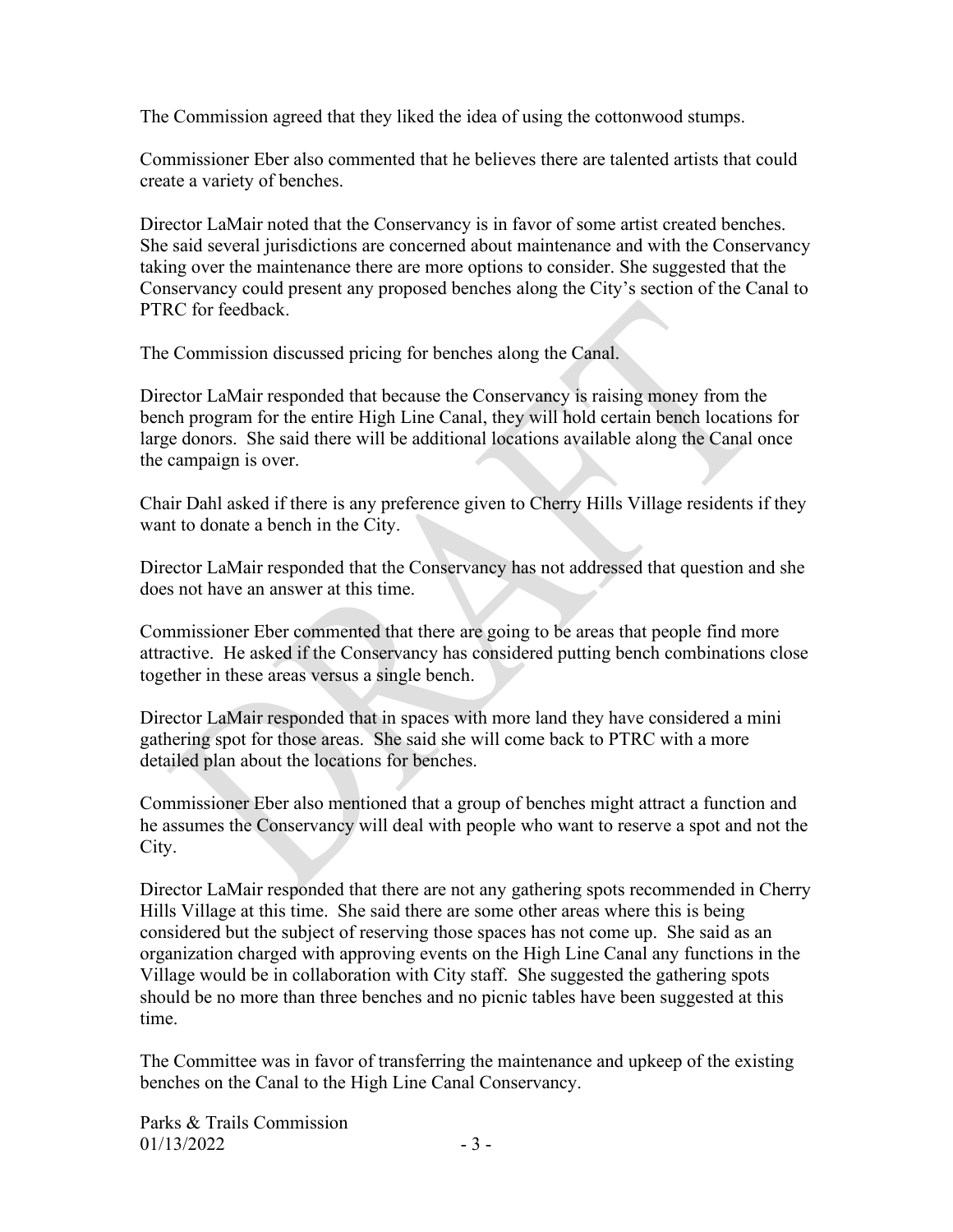b. Master Plan Survey Results – by Planning Manager Paul Workman

Planning Manager Paul Workman gave a presentation on the Master Plan survey results. He noted that the last Master Plan for the City was completed in 2008. The City is working with a consultant, Rick Engineering to assist with consolidating the feedback from the open house and the survey results. Rick Engineering hired a transportation engineering company as a sub-consultant to focus on traffic related issues and trail and bike connections. Mr. Workman outlined the Master Plan process:

- 2020 Background work related to community assessment
- 2021 Started Citizen Advisory Taskforce (CAT) meetings and open house
- 2022 Translating information received. Working with the Planning and Zoning Commission (P&Z) who is charged with overseeing the Master Plan update process

Mr. Workman outlined the approach to getting public input:

- 1. Open House September 29, 2021
- 2. Community survey posted on the City's website and mailed to every property owner on October 15, 2021
- 3. CAT meeting in September 2021 and December 2021. Next meeting is scheduled for Thursday, January 20, 2022.
- 4. Technical Advisory Group a group of stakeholders that have an interest in the Village but may not live in the Village (schools, churches, country clubs, fire districts and water districts)

Mr. Workman reviewed the chapters for the Master Plan:

- Community Character
- Land Use
- Transportation
- Parks, Trails, and Open Space
- Infrastructure/Facilities
- Sustainability

Mr. Workman commented that based on the survey results most people like the parks and the park structure in the Village. He said they prefer passive in nature and a desire to get more connections between the parks.

Mr. Workman stated that the Master Plan process is scheduled to conclude in the fall of 2022.

Commissioner Eber commented that there is a whole chapter in the Master Plan geared towards the Parks Commission and the community is interested in continuing to have trails and expansions/connections of the trails. He observed that environmental issues came forward as being important as a result of the first outreach process.

Parks & Trails Commission  $01/13/2022$  - 4 -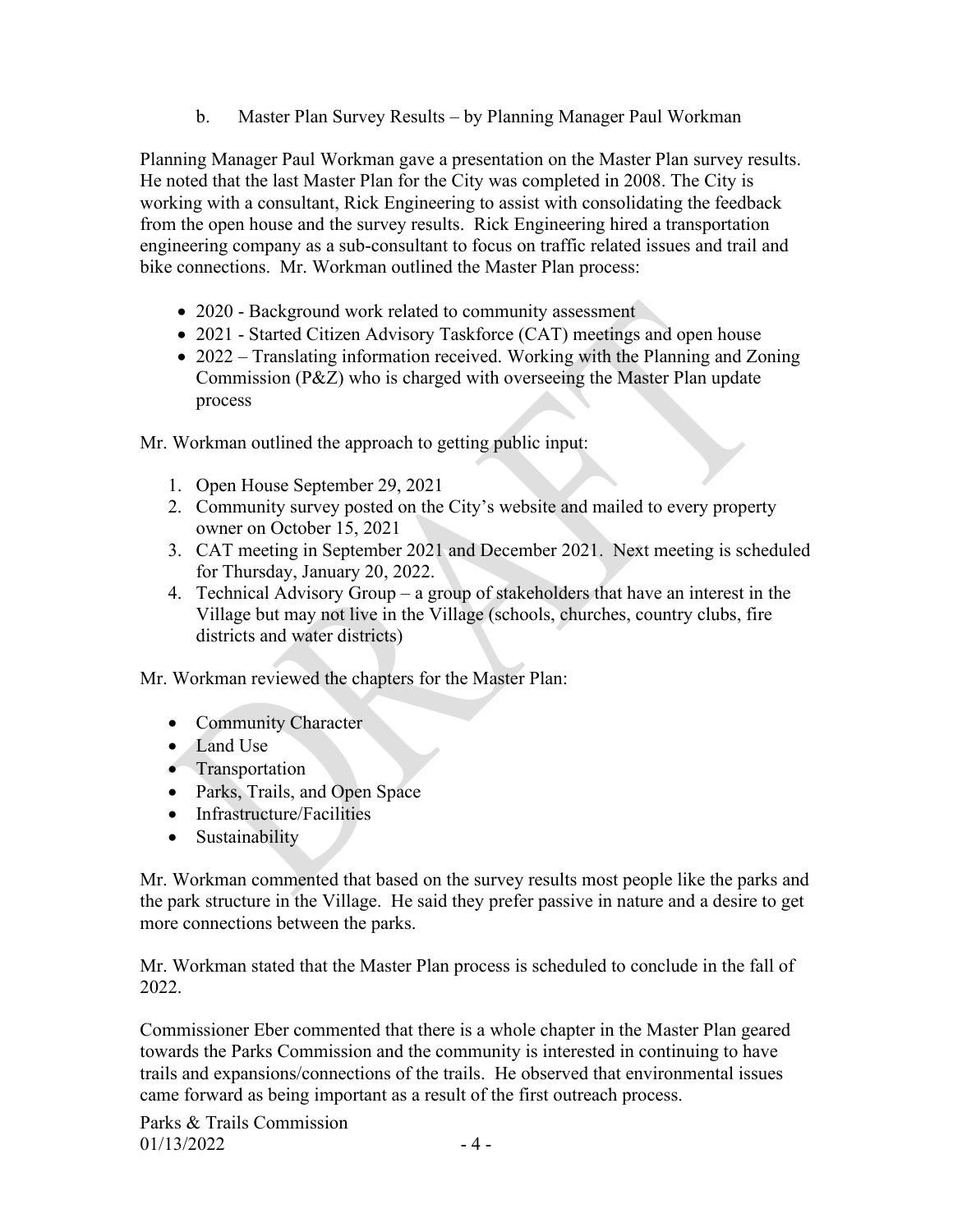Vice-Chair Leviton noted that the 2008 plan doesn't really talk about any kind of sustainability or being environmentally friendly. He would like to see strategies and specific goals set during the next round of public input.

Chair Dahl thanked Mr. Workman for his presentation.

## **REPORTS**

a. Chair Report

Chair Dahl had nothing to report.

b. Commissioners

Commissioner Eber emphasized that there is still a lot of work to be done on the Master Plan and input is needed specifically on parks and trails. He said there is a significant new emphasis on environmental issues and energy sustainability and residents do not want more mcmansions. He noted that open space is important and gives PTRC an opportunity to draft a strong message and to stay involved.

Commissioner Leviton agreed that it is important to keep the community semi-rural without infringing on landowner rights. He would like to see open space with natural character to keep with the Master Plan goals. He brought up that Kent Denver is the largest landowner and so much of what the Commission is talking about includes Kent since it is in the middle of the City and along the High Line Canal. He suggested it is important to have a liaison at Kent Denver to communicate and share the community's goals and values.

Commissioner Murphy emphasized that Kent Denver is a gracious neighbor in terms of sharing their open space and allowing people to walk on their property.

Coordinator Black agreed that Kent Denver has been a great partner to the City during Quincy Farm events and for the Cherry Hills Land Preserve, and that Kent Denver is involved as one of the stakeholders in the Master Plan process.

Commissioner Murphy brought up the 36 trees that were cut down on the corner of Quincy and Franklin leaving tree stumps without any signs of building. She asked why there is not a timeline for when a property has to be developed after cutting trees down without replanting or rebuilding. She stressed the importance of having a policy for a timeline and for the size and number of trees that need to be replaced.

Coordinator Black agreed to talk with Paul Workman about the concern with the trees that were cut down and on the building process. She said she will also send the Tree Replacement Policy that is currently in place to the Commission.

c. Staff Report

Parks & Trails Commission  $01/13/2022$  - 5 -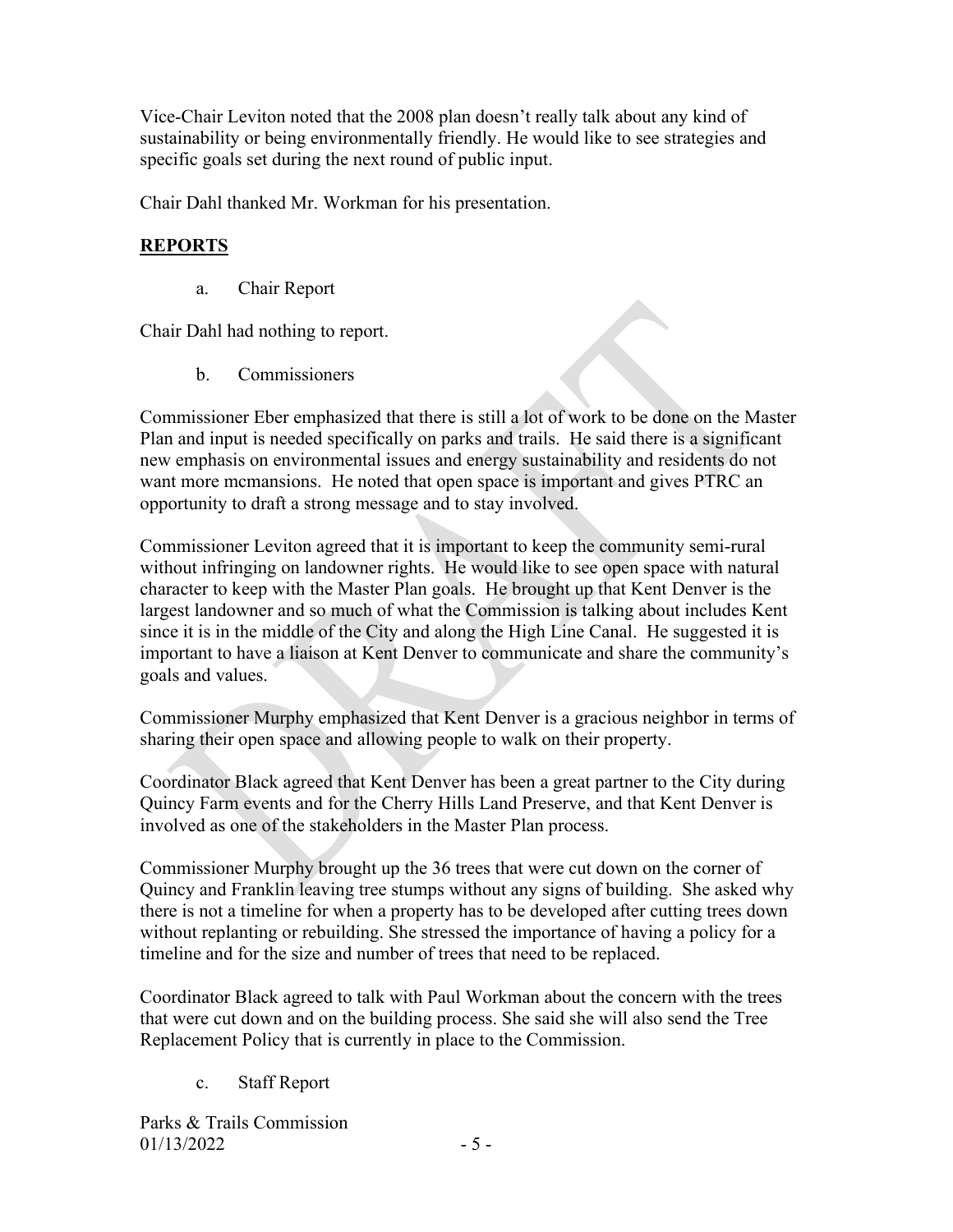i. Trail Renaming

Supervisor Roberts reported that he has been working with Commissioner Wolfe and all of the signs for the Woodie Hollow Trail have been installed. He said they are currently working on the Cherry Trail that runs from Bridle Path Lane off of University to Glenmoor.

ii. Quincy Farm

Coordinator Black reported that City Council approved the Memorandum of Understanding (MOU) with the Cherry Hills Land Preserve. She explained that based on the MOU the Cherry Hills Land Preserve will meet on a monthly basis and will put together a plan for Quincy Farm for 2023. She clarified that a plan will be completed in July of every year that will be presented to City Council for approval. She said City staff will work with the Land Preserve on budgeting and to assist with applying for grants.

iii. Tree Donation Program

Coordinator Black announced that the City is now accepting donations for trees in addition to benches and donations do not need to go through City Council for approval.

iv. Status Update – E-bikes

Coordinator Black reported that Parks staff and the Police Department will give City Council a status update about E-bikes at the February  $15<sup>th</sup>$  Council meeting during the study session. She described the meeting as a chance to update City Council about the challenges with enforcement and discussion on speeding of all bikes on the Canal.

Commissioner Eber stated that he would like to hear what the Police have to say about the ability to meet current regulations which says no E-bikes on our trail system. He said it is a difficult enforcement issue, but the City needs to find a way to enforce it if it is going to have it. He also brought up the size of the E-bike signs and the Police concern that the signs are too small and do not adequately put people on notice so they can enforce the no E-bike requirement. He proposed that if bigger signs are needed then the Commission needs to reevaluate making the signs bigger.

Coordinator Black stated that the Police Chief will address all of these concerns at the February 15<sup>th</sup> meeting.

## **ADJOURNMENT**

The meeting adjourned at 6:46 p.m. The next meeting is scheduled for February 10th at 5:30 p.m.

Chair Stephanie Dahl

 $\mathcal{L}_\mathcal{L}$  , which is a set of the set of the set of the set of the set of the set of the set of the set of the set of the set of the set of the set of the set of the set of the set of the set of the set of the set of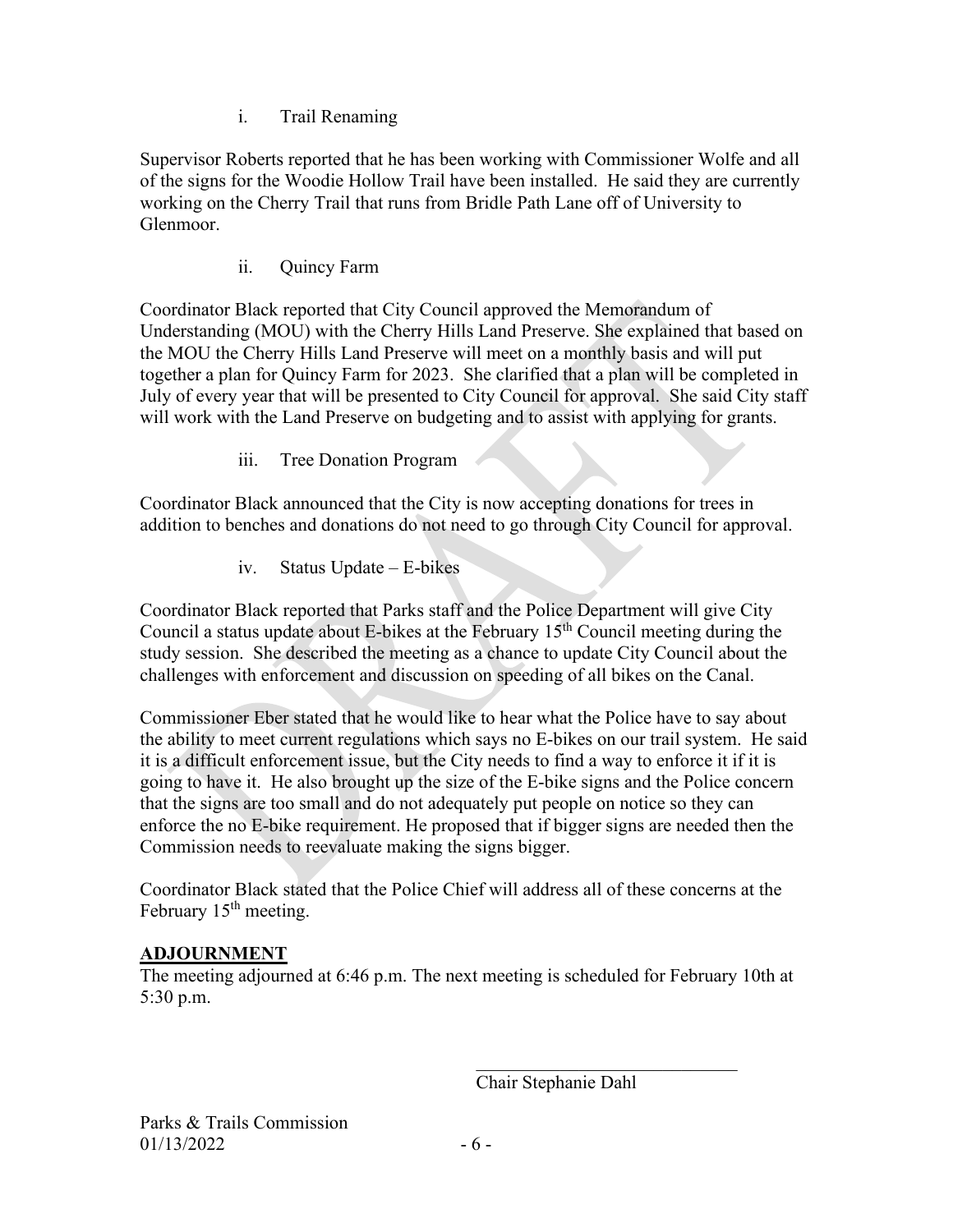Emily Black Parks and Recreation Coordinator

Pamela Broyles Administrative Assistant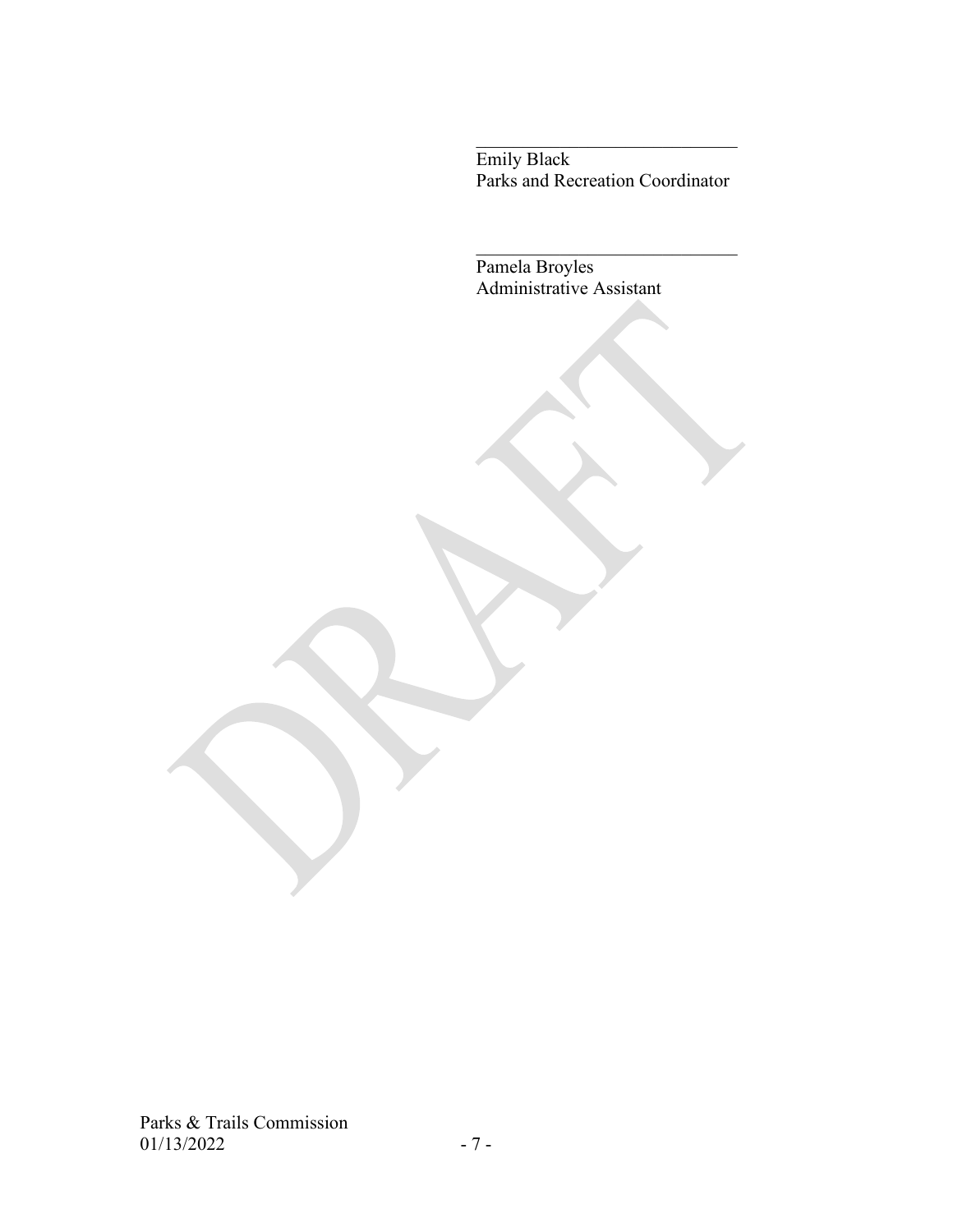# **CHERRY HILLS VILLAGE COLORADO**

2450 E. Quincy Avenue City Hall Cherry Hills Village, CO 80113 Telephone 303-789-2541 www.cherryhillsvillage.com FAX 303-761-9386

ITEM: 6a

## **MEMORANDUM**

## **TO:** MEMBERS OF THE PARKS, TRAILS, AND RECREATION COMMISSION

**FROM:** EMILY BLACK, PARKS AND RECREATION COORDINATOR

**SUBJECT:** NEXT PHASE OF TRAIL RENAMING

**DATE:** FEBRUARY 10, 2022

#### **ISSUE**

Considering the next phase of the City's trail re-naming project.

### **DISCUSSION**

PTRC started the trail renaming project in 2019-2020 with the newly signed Village Trail, replacing the existing numbered trail signs with names that spanned longer sections of trails. This project was paused during the pandemic as trail use (and associated maintenance) increased significantly, but is now underway once again. Commissioner Fred Wolfe will present the proposed next phase of trail signage to the Commission for discussion.

#### **STAFF RECOMMENDATION**

Staff requests that PTRC discuss the next phase of the trail renaming project. No motion is necessary for this item.

### **EXHIBITS**

Exhibit A: Draft map of new trail names